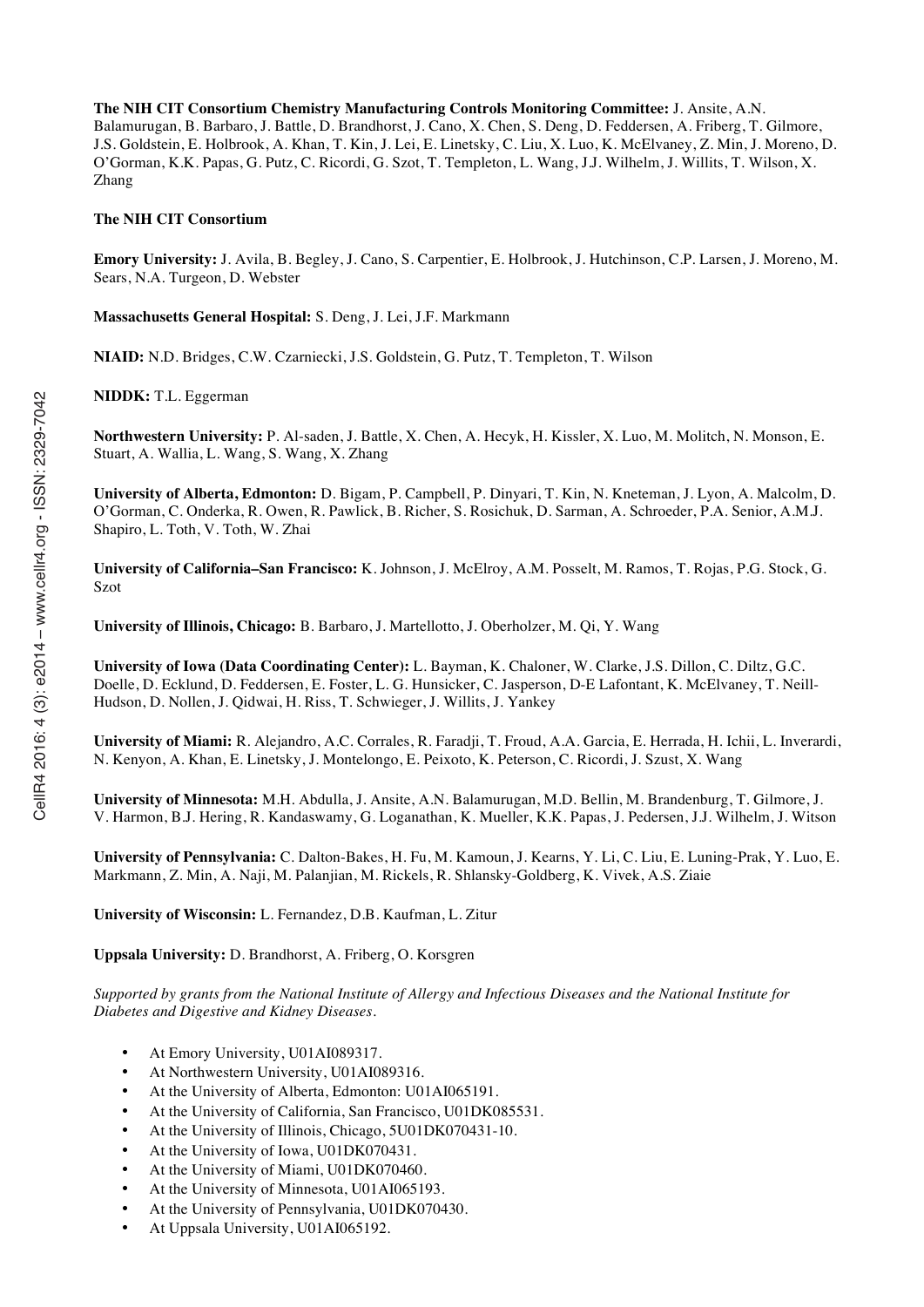*In addition, the study was supported by the following GCRC and CTSA awards:*

- At Emory University: UL1TR000454.
- At Northwestern University: 5UL1RR025741 and 8UL1TR000150.
- At the University of California, San Francisco, UL1TR000004.
- At the University of Illinois, Chicago, UL1TR000050.
- At the University of Miami: 1UL1TR000460.
- At the University of Minnesota: 5M01-RR000400 and UL1TR000114.
- At the University of Pennsylvania: UL1TR000003.

Address correspondence to: Camillo Ricordi MD, Chairman, CIT Steering Committee, ricordi@miami.edu

# **To cite this article**

*Raw Material Specification, Calcium Chloride Injection USP – Standard Operating Procedure of the NIH Clinical Islet Transplantation Consortium*

CellR4 2016; 4 (3): e2014